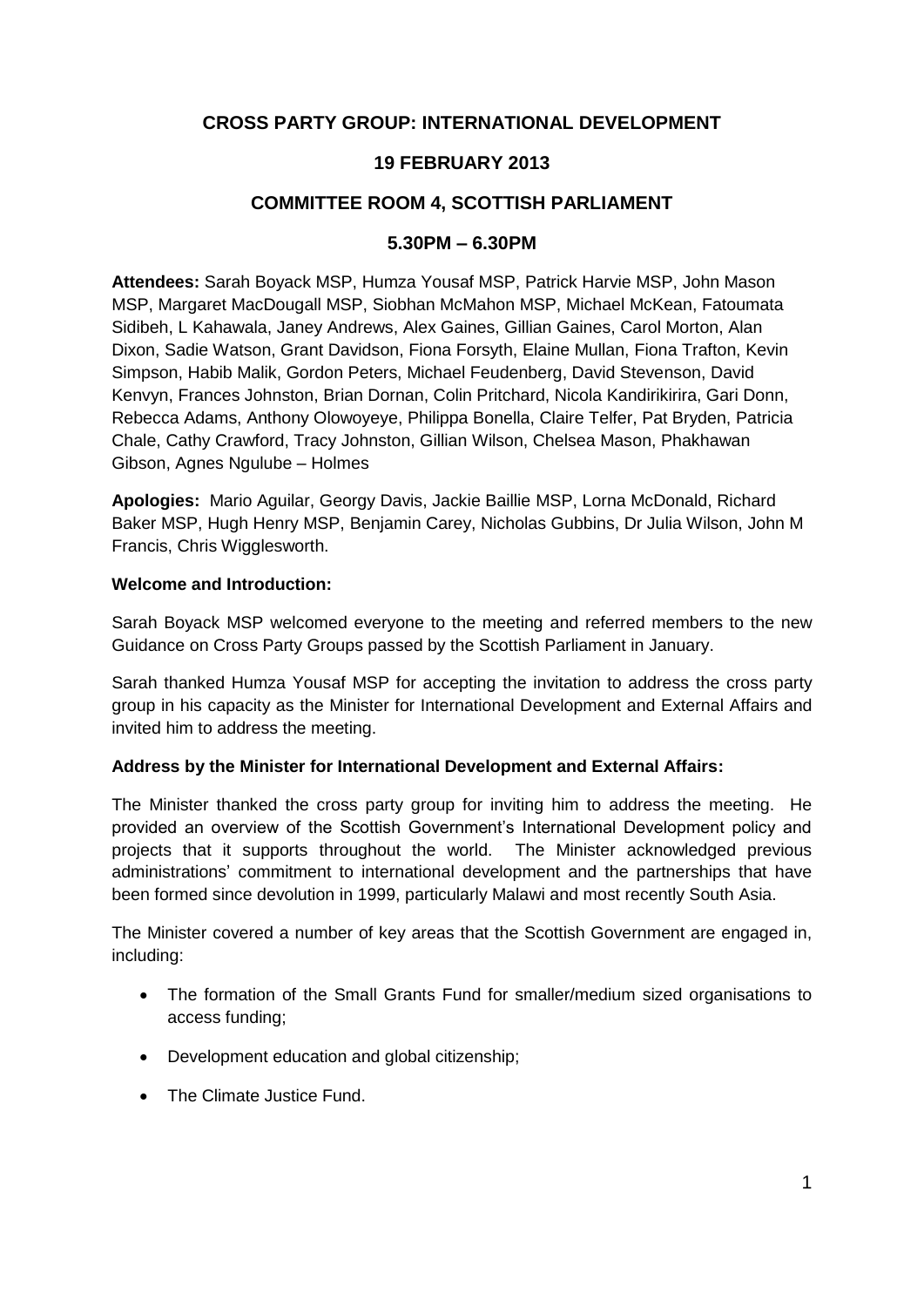The Minister also acknowledged and praised grassroots organisations across Scotland for their outstanding work in raising awareness of campaigns, including the Enough Food for Everyone Campaign and Jubilee Debt Campaign.

## **Question and Answer:**

A range of questions were directed at the Minster. Please note that it is not the intention of the minutes to record a verbatim account.

**Pat Bryden** raised concerns about past and present foreign policy decisions, including the invasion of Iraq, support for Israel, the economic situation of Zambia and global arm sales.

**Gari Donn** asked the Minister his views on the importance of sustainability in the field of international development.

**Colin Pritchard** asked the Minister what the Scottish Government was going to do to encourage Scottish engineering companies and sports personalities to support community based projects.

**Patricia Chale** asked the Minister what the Scottish Government's official response is relating to Syria.

**Alex Gaines** made the point that international development is not just a philosophy; action is needed to achieve results

**Gordon Peters** asked the Minister if the Scottish Government would support ventures which contribute to sustainable use of natural resources, such as current projects in Ecuador.

**Patrick Harvie MSP** asked the Minister his views on the Scottish Government considering introducing ethical standards to the Procurement Bill.

**Sarah Boyack MSP** circulated the draft minutes of the January 2013 meeting. The minutes were approved and acknowledged as an accurate reflection of the meeting. Sarah also reminded members that the AGM will be held on **June 18th 2013** and asked individuals to consider future topics of discussion.

## **AOCB:**

Members shared details of forthcoming events which may be of interest:

- **5<sup>th</sup> March** Sarah Boyack MSP is sponsoring the Enough Food for Everyone IF Campaign in the Scottish Parliament at 6pm. For more details contact: [joneill@sciaf.org.uk](mailto:joneill@sciaf.org.uk)
- **13th March** official opening of the new premises for Hadeel/Palcrafts on 123 George Street. For more details please contact: 0131 225 1922
- **2<sup>nd</sup> May** Strathclyde University are organising a David Livingstone Legacy event. For more information please contact: [j.j.andrews@strath.ac.uk](mailto:j.j.andrews@strath.ac.uk) or phone 0141 548 4078